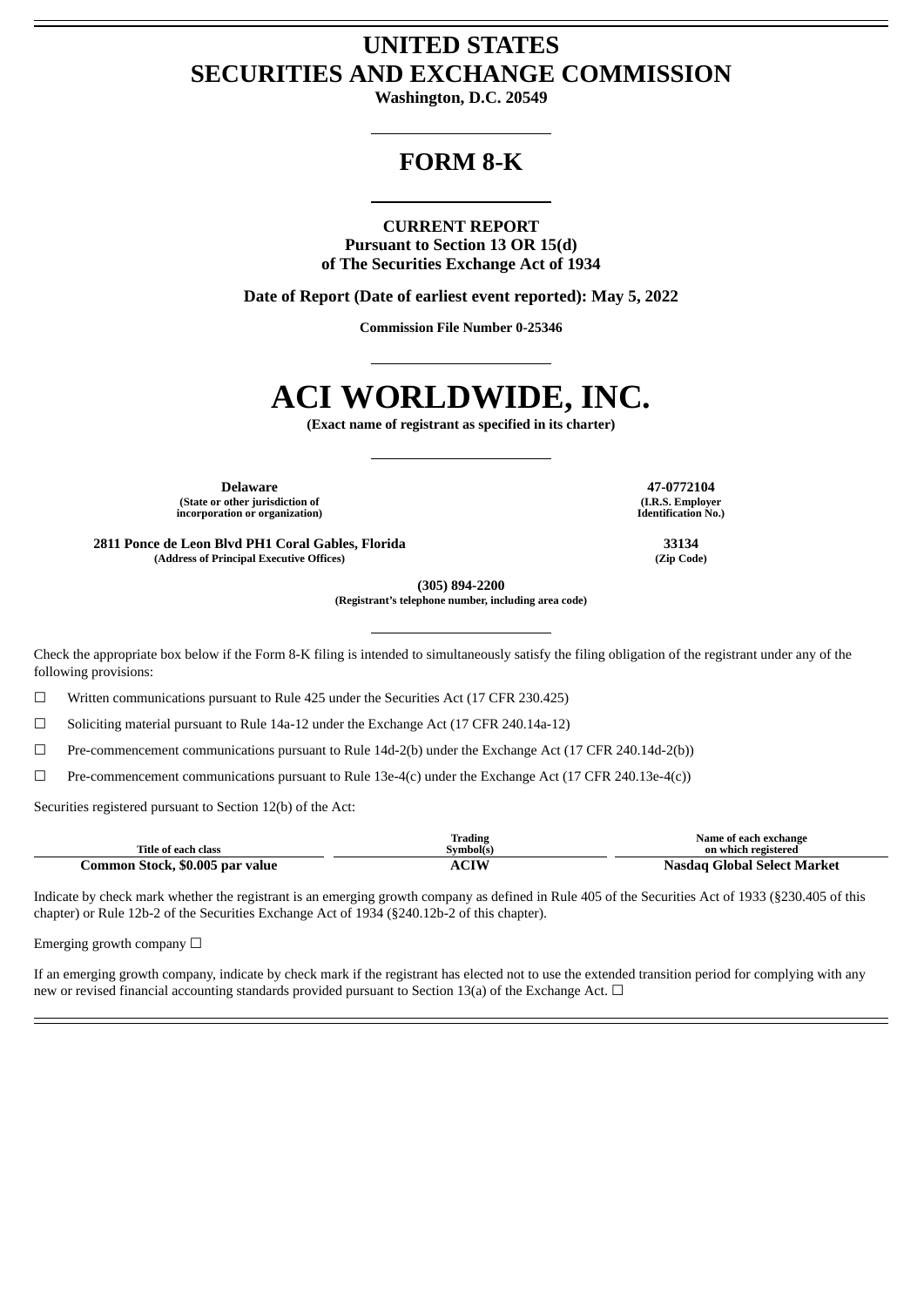### Item 5.02. Departure of Directors or Certain Officers; Election of Directors; Appointment of Certain Officers; Compensatory Arrangements of **Certain Officers.**

Eve Aretakis, Chief Revenue Officer of ACI Worldwide, Inc. (the "Company"), terminated her employment effective May 6, 2022.

Alessandro da Silva, formerly Executive Vice President – Head of International Markets of the Company, commenced serving as the Company's Chief Revenue Officer immediately.

### **Item 9.01. Financial Statements and Exhibits.**

(d) Exhibits.

104 Cover Page Interactive Data File (embedded within the Inline XBRL document)